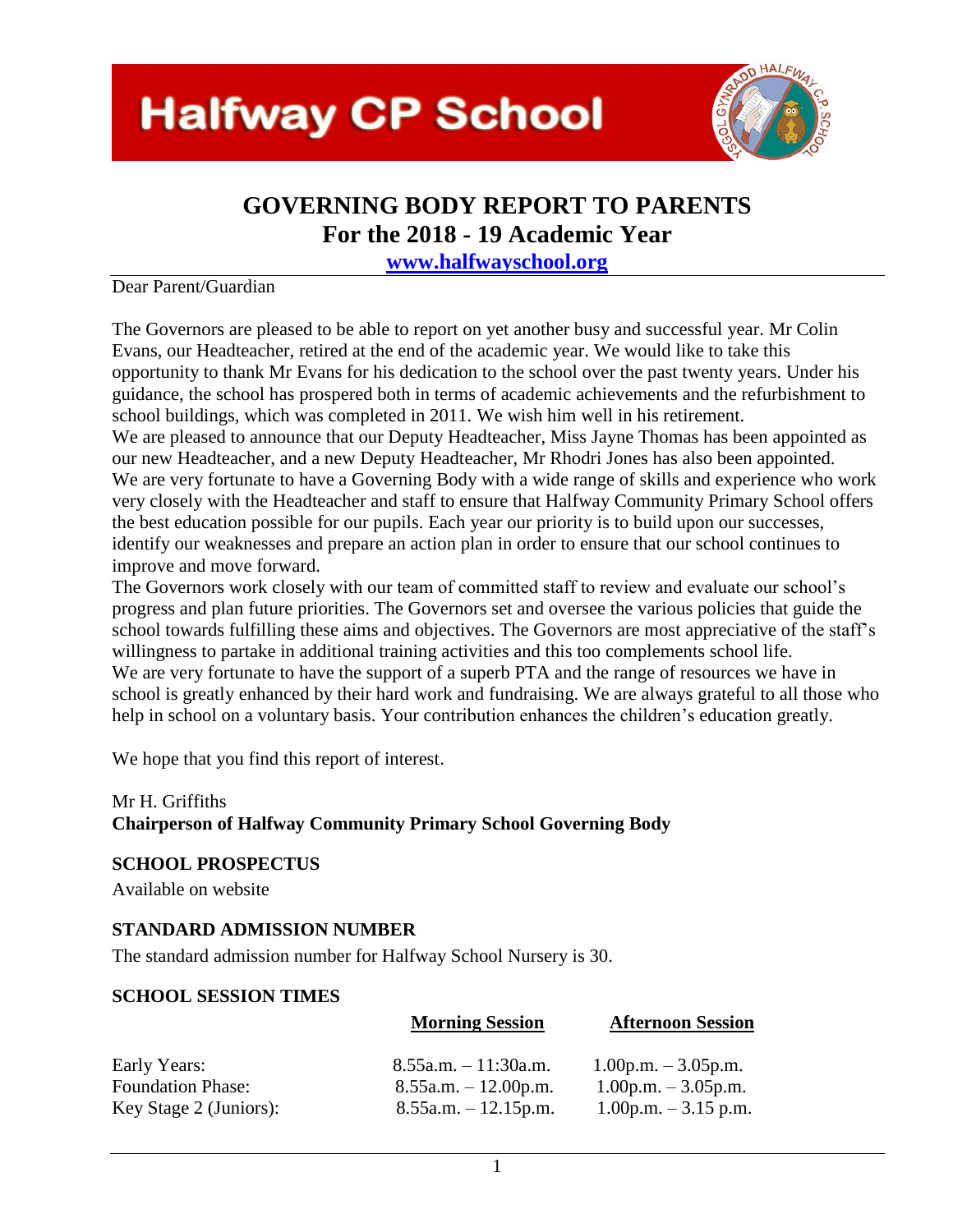#### **YSGOL GYNRADD HALFWAY PRIMARY SCHOOL**

#### **GOVERNING BODY NO. 50**

|    | <b>GOVERNOR</b>              |                           | <b>TERM OF OFFICE EXPIRES</b> |
|----|------------------------------|---------------------------|-------------------------------|
| 1. | Mr A.W. Morris               | <b>LEA</b>                | 30.10.2019                    |
| 2  | Mrs. R. Bartlett             | <b>LEA</b>                | 27.06.2021                    |
| 3. | Councillor Mrs. T. Devichand | <b>LEA</b>                | 05.02.2022                    |
| 4. | Councillor Mrs. S. M. Lewis  | <b>Minor Authority</b>    | 18.06.2020                    |
| 5. | Mr. C. J. Evans              | Headteacher               |                               |
| 6. | Mrs. A. Williams             | Teacher/Governor          | 05.06.2019                    |
| 7. | Vacancy                      | Staff/Governor            |                               |
|    | 8. Mr. T. Reilly             | Parent/Governor           | 15.03.2020                    |
| 9. | Mrs S. Gilbert               | Parent/Governor           | 20.12.2021                    |
|    | 10. Mrs. L. Daniel           | Parent/Governor           | 30.03.2020                    |
|    | 11. Mrs K. O'Neill           | Parent/Governor           | 29.04.2020                    |
|    | 12. Mr. R. H. Griffiths      | <b>Community Governor</b> | 27.06.2019                    |
|    | 13. Mr. G. Lloyd             | <b>Community Governor</b> | 24.03.2019                    |
|    | 14. Mr. I. Lewis             | <b>Community Governor</b> | 25.11.2019                    |

#### **Chairperson:** Mr H. Griffiths

Any correspondence should be addressed to Mr H. Griffiths, Chairperson of the Governing Body, C/O Halfway Community Primary School, Havard Road, Llanelli. SA14 8SA

#### **Clerk to the Governors:**

Mr. Gareth Morgans Director of Education and Children's Services Pibwrlwyd, CARMARTHEN Represented by: Mrs. H. Mazzeo, Administrative Officer, Halfway Community Primary School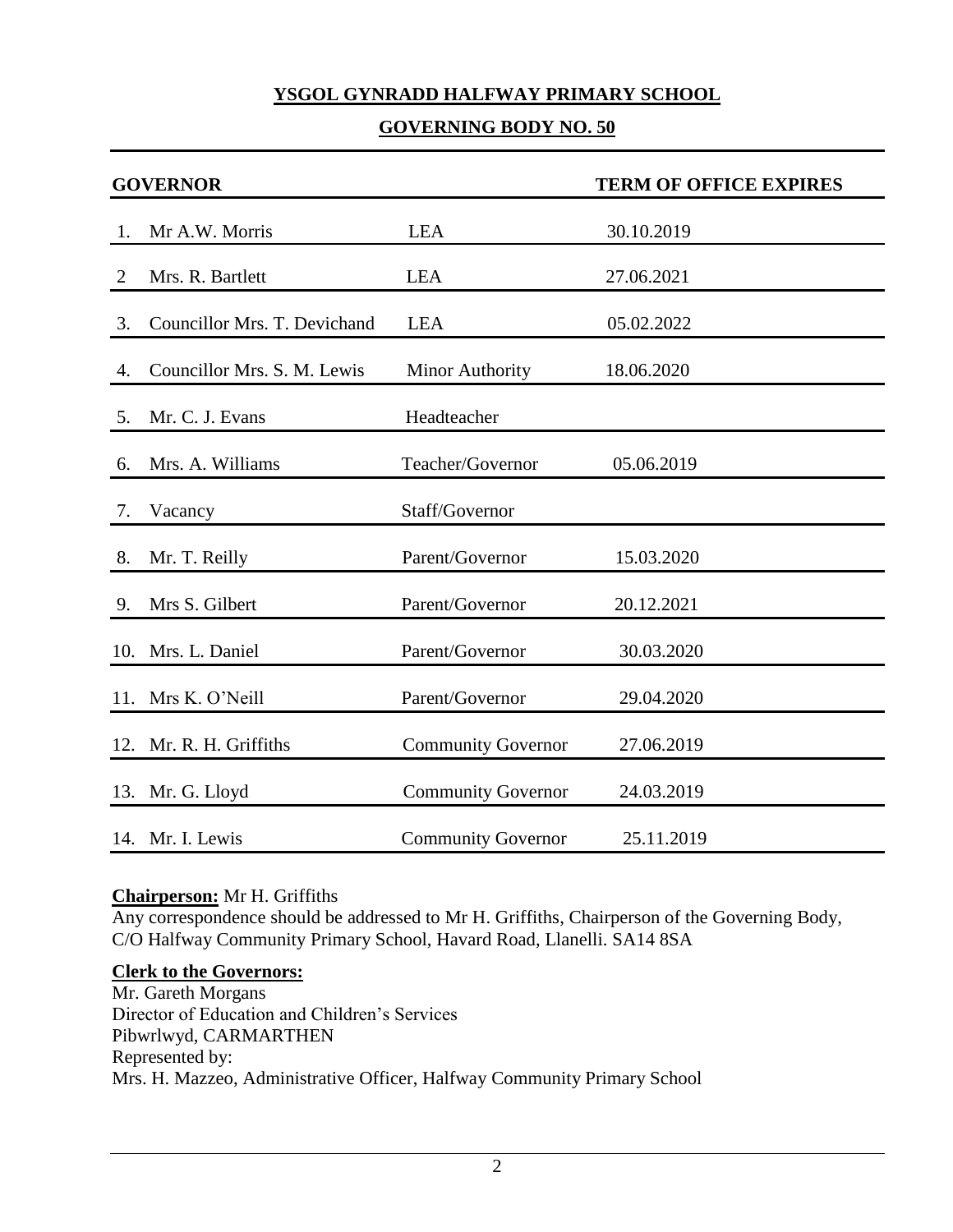

## EICH CYNGOR arleinamdani

# **YOUR COUNCIL doitonline**<br>www.carmarthenshire.gov.wales

| Eich cyf / Your ref:   |                                                                                                                                      | Gofynner am / Please ask for:        |           |      | Mr. Dylan Jones                                                                                                               |
|------------------------|--------------------------------------------------------------------------------------------------------------------------------------|--------------------------------------|-----------|------|-------------------------------------------------------------------------------------------------------------------------------|
| Fy nghyf / My ref:     | C/DWJ/ead                                                                                                                            | Llinell Uniongyrchol / Direct Line:  |           |      | 01267 246707                                                                                                                  |
| Dyddiad / Date:        | 24/06/2019                                                                                                                           | E-bost Uniongyrchol / Direct E-mail: |           |      | DyWJones@sirgar.gov.uk<br>DyWJones@carmarthenshire.gov.uk                                                                     |
| Halfway                |                                                                                                                                      |                                      |           | 2188 |                                                                                                                               |
| Annwyl Bennaeth        |                                                                                                                                      |                                      |           |      | Dear Headteacher                                                                                                              |
|                        | Gwelir isod crynodeb sefyllfa ariannol<br>terfynol eich ysgol ar gyfer 2018/19.                                                      |                                      |           |      | Please see below a summary of your<br>school's final outturn position for 2018/19.                                            |
|                        |                                                                                                                                      |                                      | $\pounds$ |      |                                                                                                                               |
| Gwariant Net 2018/19   |                                                                                                                                      |                                      | 765,285   |      | Net Expenditure 2018/19                                                                                                       |
|                        | Dyraniad Ariannu yn ôl Fformwla 2018/19                                                                                              |                                      | 753,717   |      | Formula Funding Allocation 2018/19                                                                                            |
|                        | Arian Wrth Gefn yn Cario Drosodd o 2017/18                                                                                           |                                      |           |      | -69,628 Surplus Carried Forward from 2017/18                                                                                  |
|                        | Arian Wrth Gefn yn Cario Drosodd i 2019/20                                                                                           |                                      |           |      | -58,060 Surplus Carried Forward to 2019/20                                                                                    |
| Llywodraethol yr ysgol | Buaswn yn ddiolchgar petaech yn medru<br>trefnu rhannu'r wybodaeth yma gyda Chorff                                                   |                                      |           |      | I would be grateful if you could arrange for<br>this information to be shared with the<br>school's Governing Body.            |
|                        | Pe bai gennych unrhyw ynholiad ynglŷn â'r<br>uchod, yna cysylltwch â'r Adran RHYLL ar naill<br>ai (01267) 246709, 246710 neu 246711. |                                      |           |      | If you have any queries regarding the<br>above, please contact the LMS Section on<br>either (01267) 246709, 246710 or 246711. |

Yn gywir / Yours sincerely

#### **Gareth Morgans**

Cyfarwyddwr Addysg a Phlant / Director of Education and Children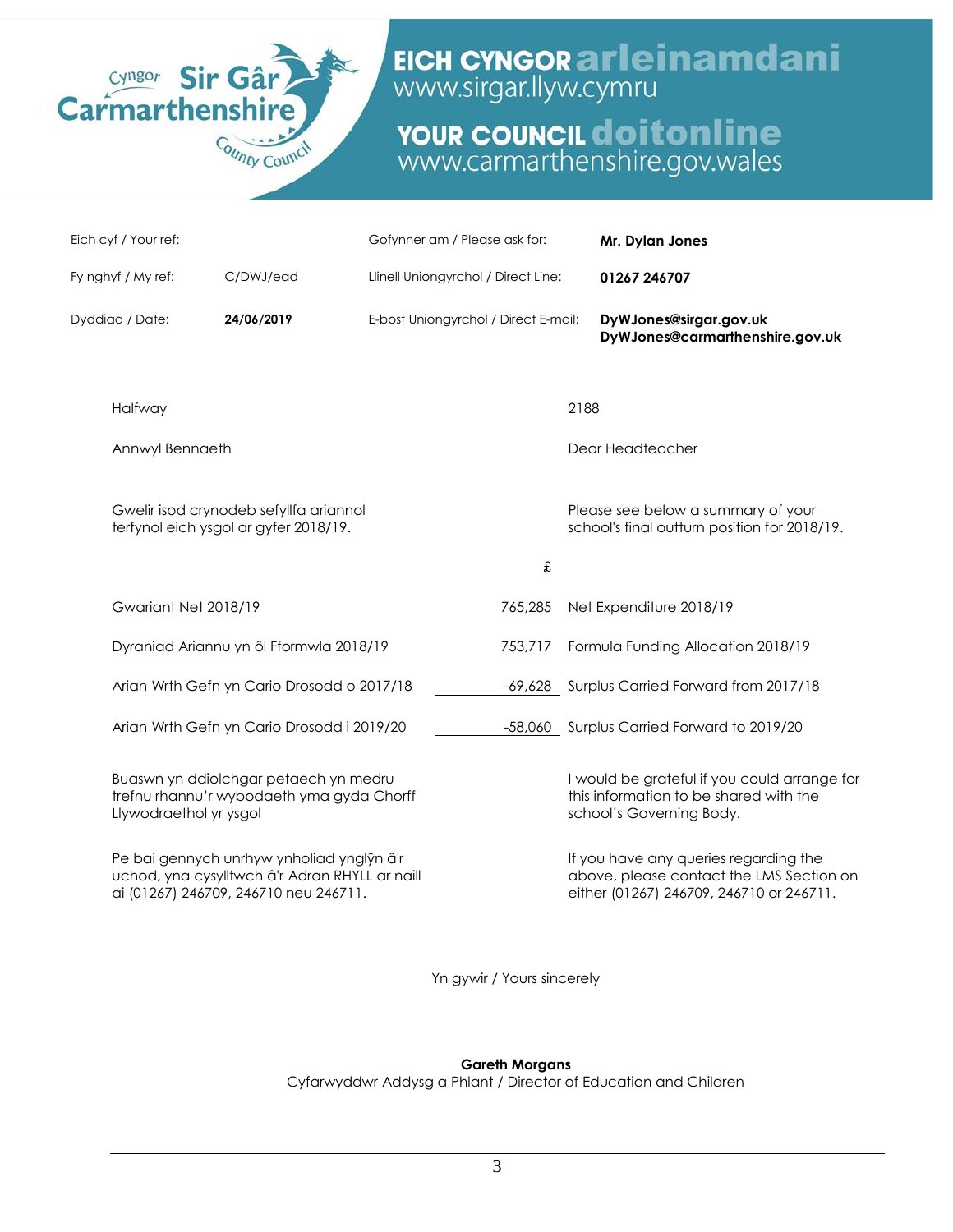**Name of School: Halfway Primary School Period of Report: September 2018 – July 2019**<br> **Number of Pupils on Roll:** 233 (July 2019) **Number of Pupils on Roll: Teaching Support Assistants: 12**

| <b>Number of Pupils on Roll</b> |                   |             | <b>Staffing</b>           |
|---------------------------------|-------------------|-------------|---------------------------|
|                                 |                   | Headteacher | Mr C.Evans                |
| Year 6                          | 29                | Year 6      | Mrs. A. Williams          |
| Year 5                          | 25                | Year 5      | Miss J. Thomas $(DH) /$   |
|                                 |                   |             | Mr. A. Fuccuito           |
| Year 4                          | 30                | Year 4      | Mr. A. Jones/Miss J. Owen |
| Year 3                          | 31                | Year 3      | Mr P. Goodridge           |
| Year 2                          | 29                | Year 2      | Mrs E. Howells-Protheroe  |
| Year 1                          | 29                | Year 1      | Miss R. James             |
| Reception                       | 30                | Reception   | Mrs H. Evans              |
| Nursery                         | 24(FT)<br>12 (PT) | Nursery     | Mrs E. Goodridge          |
|                                 |                   | (PPA Cover/ | Miss R. Healy             |
|                                 |                   | Support)    |                           |
|                                 |                   | (Cover)     | Miss M. Richards          |
| Total                           | 233               |             |                           |

(Full Time Equivalent)

#### **Visiting Teachers**

| Peripatetic Welsh Teacher   | Mrs N. Griffiths |
|-----------------------------|------------------|
| Peripatetic Singing Teacher | Mrs D. Fuge      |

#### **Teaching Assistants**

| Mrs. D. Walters (HLTA) | Mrs. L. Kingdon   | Mrs L. Thomas    |
|------------------------|-------------------|------------------|
| Mrs. A. Hughes         | Mrs. Y. Cheng     | Mrs K. Dobson    |
| Mrs. A. Tinnuche       | Mrs. K. Davies    | Mrs L. Evans     |
| Mrs. R. Kirby          | Miss N. Dickinson | Miss K. Williams |

| <b>Administrative Officer</b>   | Mrs H. Mazzeo                                     |                                                    |                                                       |
|---------------------------------|---------------------------------------------------|----------------------------------------------------|-------------------------------------------------------|
| Caretaker                       | Mr. K. Jones                                      |                                                    |                                                       |
| Kitchen Staff                   | Mrs G. Bowen                                      | Mrs. H. Cole                                       | Mrs. D. Evans                                         |
| Mid-day Supervisors             | Mrs. I. Jones<br>Mrs. L. Taylor<br>Mrs. C. Dymond | Mrs. P. Kiteley<br>Mrs. A. Everett<br>Mrs. Z. Holt | Mrs. L. Davies<br>Mrs. J. Williams<br>Mrs. A. Harries |
| <b>Meals Clerical Assistant</b> | Mrs. A. Everett                                   |                                                    |                                                       |
| <b>School Crossing Patrol</b>   | Mrs. A. Davies                                    |                                                    |                                                       |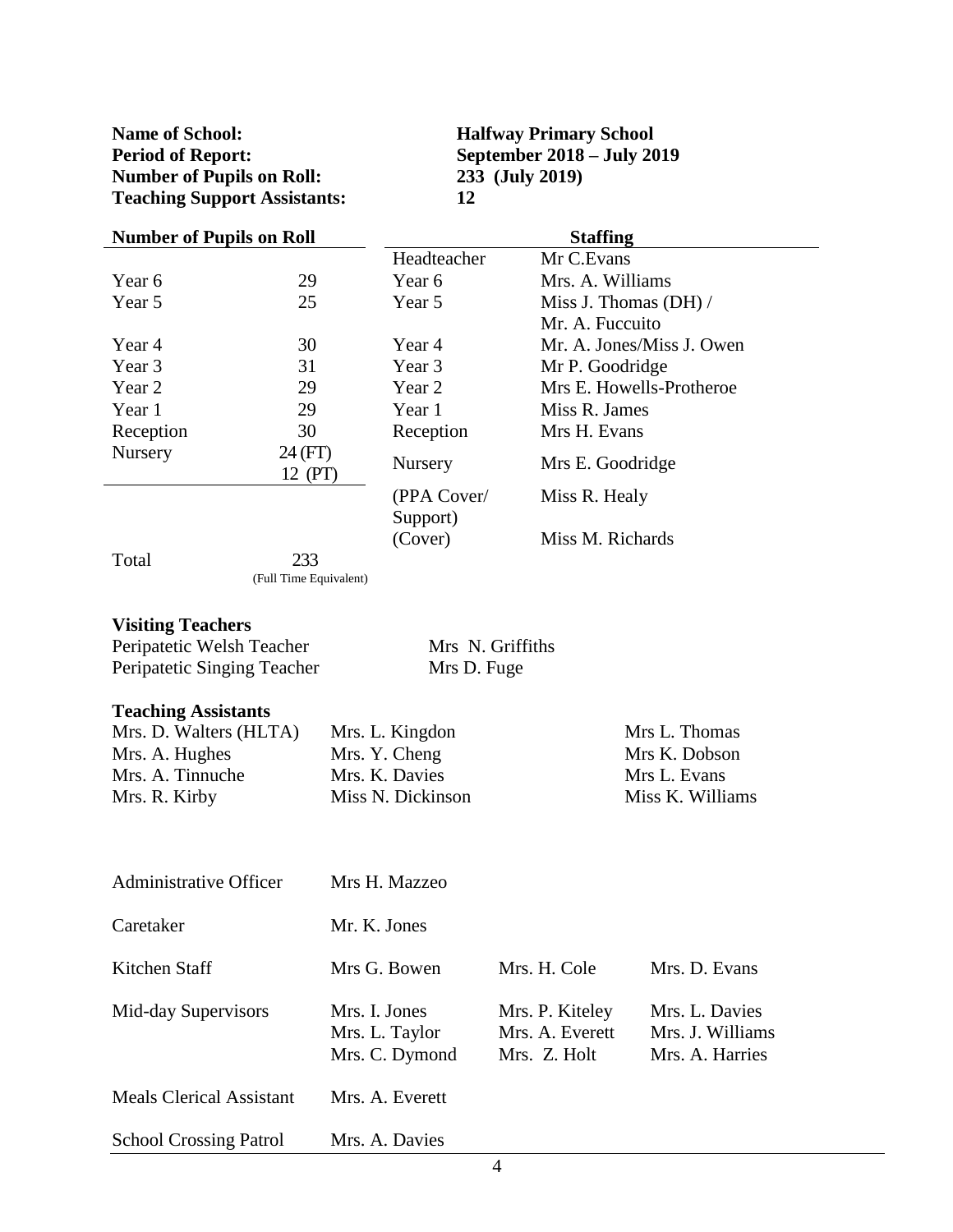#### **2018/2019 Pupil Attendance Data**

Our total attendance was 93.82% (5.27% authorised absences and 0.91% unauthorised absences) Our school target for the year was 95%. The Welsh Assembly Target was 95% For the next academic year we are again looking to improve our attendance to achieve 95%

A letter from the Director of Education and Information Leaflets about attendance has been placed on our web site in the **Attendance Section.**

*Please note that all registers are now recorded electronically and if an absence is not reported you will be contacted by the school to explain why your child has failed to attend. It is imperative that parents communicate with the school in respect of any absences on the first day.*

#### **School Improvement Plan**

Governors are responsible for drawing up (in conjunction with the school staff) the School Improvement Plan. The plan identifies the direction the school will take over a three year period in delivering the curriculum. The plan is regularly monitored and revised to take account of progress made and any changes in curriculum requirements.

#### **The main priorities for 2018/19 were:**

- **1.** To raise standards in Literacy
- **2.** To raise standards in Numeracy
- **3.** To further improve Welsh 2nd Language / Bilingualism (ESTYN)
- **4.** Well-being including improved attendance figures and achieve 95% by July 2019 (ESTYN)
- **5.** To further develop the Monitoring process in order to improve teaching & Learning and assessment arrangements (ESTYN)
- **6.** To further develop the implementation of the Digital Competency Framework
- **7.** To further develop Foundation Phase ethos and outdoor learning

It is the school's policy to discuss new initiatives and the implementation and delivery of curricular schemes of work with classroom teachers, subject coordinators and the Headteacher. Members of the governing body each have delegated responsibility for an individual subject area across the curriculum and make visits to school each term.

#### **Standards of Teaching and Learning**

In relation to support and challenge, the school has been categorised as 2B. The Challenge Advisor, SLT, and staff systematically monitor the standards of teaching and learning and analyse data. The school has implemented a systematic approach to Performance Management.

As in previous years, the school has received financial support from EIG funding. The grant is used to augment the Professional Development of staff and for special developments in the School Improvement Programme. A termly list of training courses attended is presented at each Governing Body Meeting.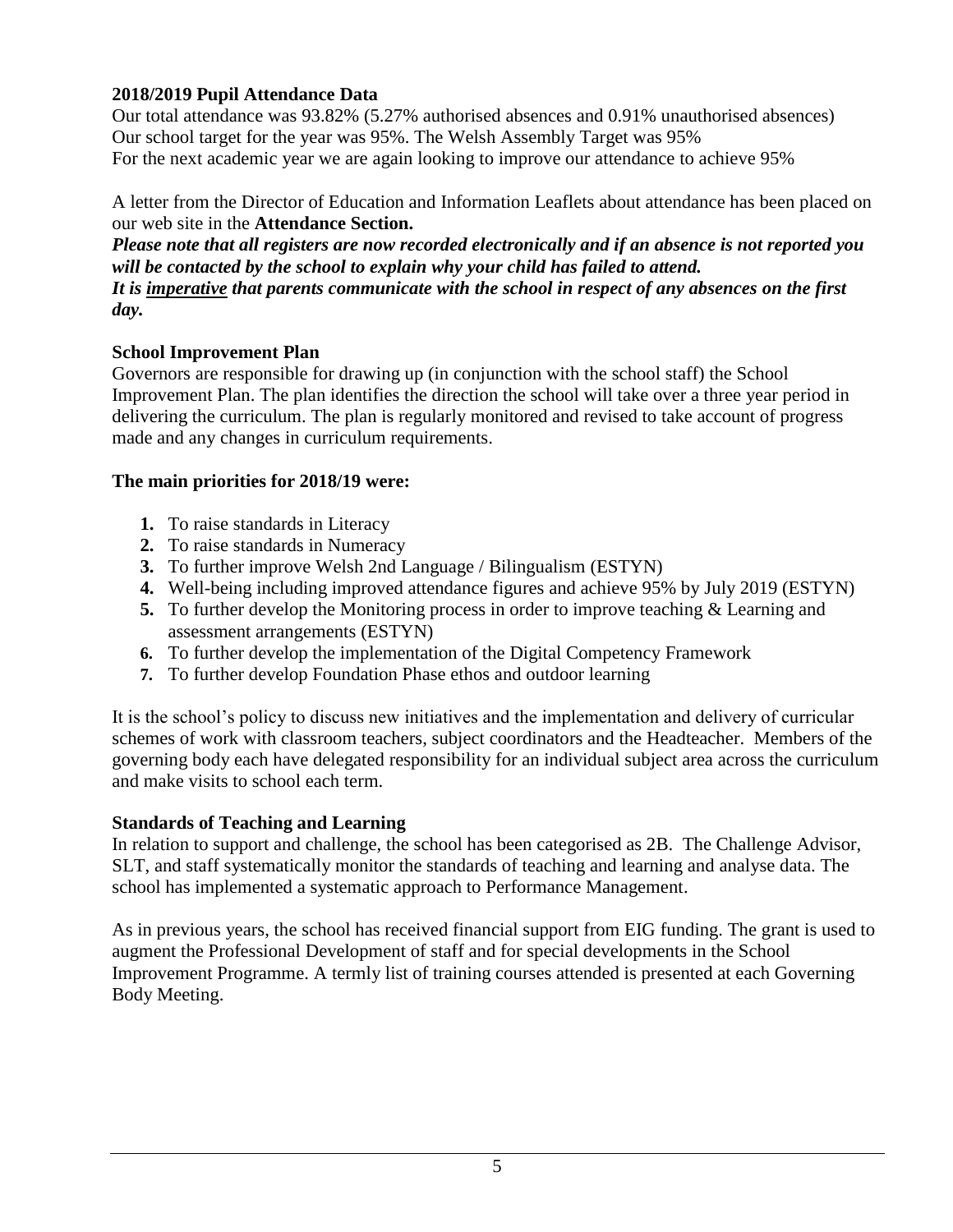#### **Additional Learning Needs (ALN)**

Children receive additional support from the teacher and teaching assistants who work with children in small groups and on an individual basis.

The school's ALN Policy is continually evaluated and reviewed and arrangements are made for both teachers and support assistants to attend training courses.

While at Halfway Community Primary School, the progress of each child is closely monitored. If at any time your child needs extra support we will inform you as parents, and put in place an Individual Education Plan. Many children who have received extra support during their time at Halfway have made expected progress and achieved expected Outcomes and Levels at the end of Foundation Phase and Key Stage 2.

#### **Policies**

The Governing Body systematically review all policies that relate to the school, including a School Complaint Procedure. These are available to view on request.

#### **Language Category**

This school is an English medium school, lessons and other school activities are communicated through the medium of English.

Welsh is taught as a second language. In the Foundation Phase, bilingualism incorporates the teaching of Welsh through "Welsh Language Development". We aim to provide children with a basic vocabulary, enabling them to converse in Welsh. Initially the lessons are entirely of an oral nature and will also involve learning simple songs and rhymes to reinforce the vocabulary.

As the children mature, and their understanding of the language grows, they are introduced to Welsh in its written form, where they will be encouraged to read and write Welsh as well as improving their oral proficiency. At Key Stage 2 (Year 3 to Year 6) formal teaching of Welsh as a second language takes place, however bilingualism and incidental Welsh is common practice during all lessons. At the end of Key Stage 2 pupils are assessed by their teacher and their level of competency is reported to parents in line with Welsh Government assessment procedures.

Pupils for whom English is a second language are catered for according to their needs with input from appropriate staff.

#### **Access for Disabled Pupils**

The governing body is mindful of the requirements of the Disability Discrimination Act (DDA) 1995 and The Special Needs and Disability Act (SENDA) 2005 in ensuring that all pupils and adults have equal access to all areas of the building. The school is committed to ensuring that all pupils are able to participate in the school curriculum and (where they desire) in activities such as after school clubs, leisure/sporting events and educational visits.

#### **Buildings, Health and Safety**

The school building is in a good state of repair. Every effort is being made to maintain the quality of the building following the completion of a major refurbishment in January 2011.

The nursery toilets have been completely renovated to a very high standard.

The Health and Safety Governor Sub-committee ensure that the school's Health and Safety Policy is adhered to in order to safeguard the well being of our pupils. This involves inspection of all toilet facilities in order to ensure their cleanliness and suitability, fire fighting equipment and evacuation procedure, first aid provision, and general safety of pupils and staff.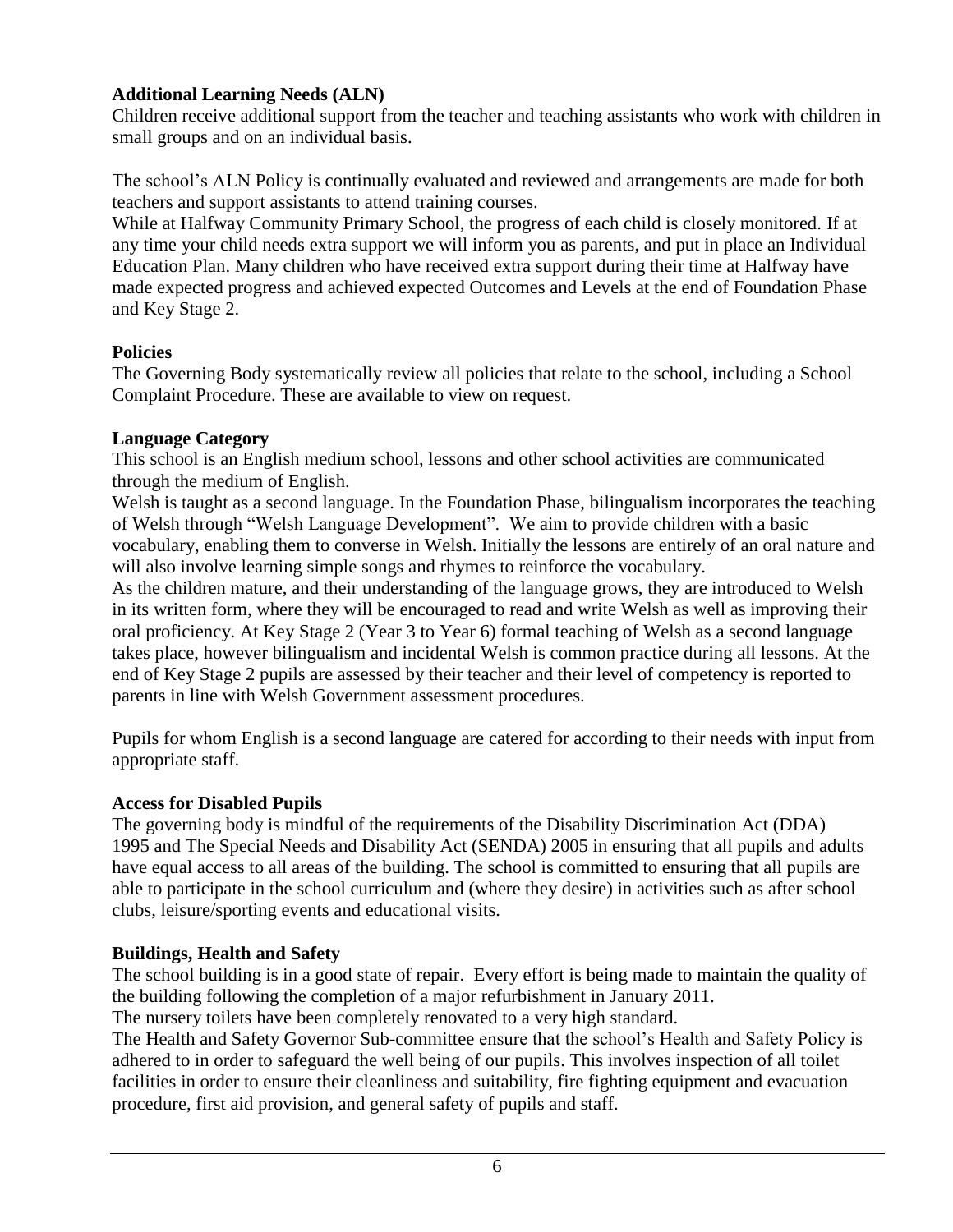#### **Healthy Life Styles**

The development of healthy lifestyles is a high priority for our school. Pupils have access to drinking water throughout the day.

The children take part in a range of activities to ensure that they feel safe. We have a comprehensive PSHE curriculum addressed through class activities, assemblies and circle time.

The school has robust Safeguarding and Child Protection procedures including Safe Recruitment. Staff and a number of Governors have received Child Protection and Safeguarding training.

#### **Staffing**

During the academic year, a number of staffing changes have taken place.

Sadly due to ill health Mr. Aled Jones retired. He gave 22 years loyal service to the school and we would like to take this opportunity to thank him for all his hard work and wish him well in his retirement.

#### **Toilets**

The school provides sufficient toilets for the number of pupils on roll. These toilets are cleaned on a daily basis

#### **School Holidays**

We have many requests from parents regarding future dates for school Holidays. A list of the next academic year's holidays can be found attached to this report.

#### **Community Involvement**

The school is aware of the need for a pro-active approach in this field. Activities have included:

- Visits were made by secondary school pupils on work experience, trainee teachers, and students undertaking GNVQ qualifications from local tertiary colleges.
- The school maintains a close liaison with the police through direct educational input on a range of subjects and general visits. These included Staying Safe, Anti Bullying, Anti-Social Behaviour, E-Safety, Drugs Awareness, Stranger Danger and People Who Help us.
- The school choir entertained the pensioners of Dafen at a Christmas Concert, which was held at Dafen Community Hall and at the opening of the Dafen Community Christmas Carnival. They also participated in the Coedcae Prom Concert which was held in the Ffwrnes Theatre.
- School Concerts & performances
	- Christmas Concerts School Hall
	- Choir events School Hall
	- Year 6 Shakespeare 'Romeo and Juliet' Ffwrnes Theatre
	- Years 1- 6 'Edith's Wartime Memories' Ffwrnes Theatre
- Dafen Church Children visited the church to participate in the Easter  $&$  Christmas Experience project. The vicar and Youth Officer has visited the school on a number of occasions to provide morning assemblies for the children and our school choir participated in a number of Christmas services held in the church.
- Fire Brigade Year 2 visited the Fire Station, and they visited the school to supervise the conclusion of the Great Fire of London Project. The whole school had a presentation on Fire Awareness and safe evacuation in the home.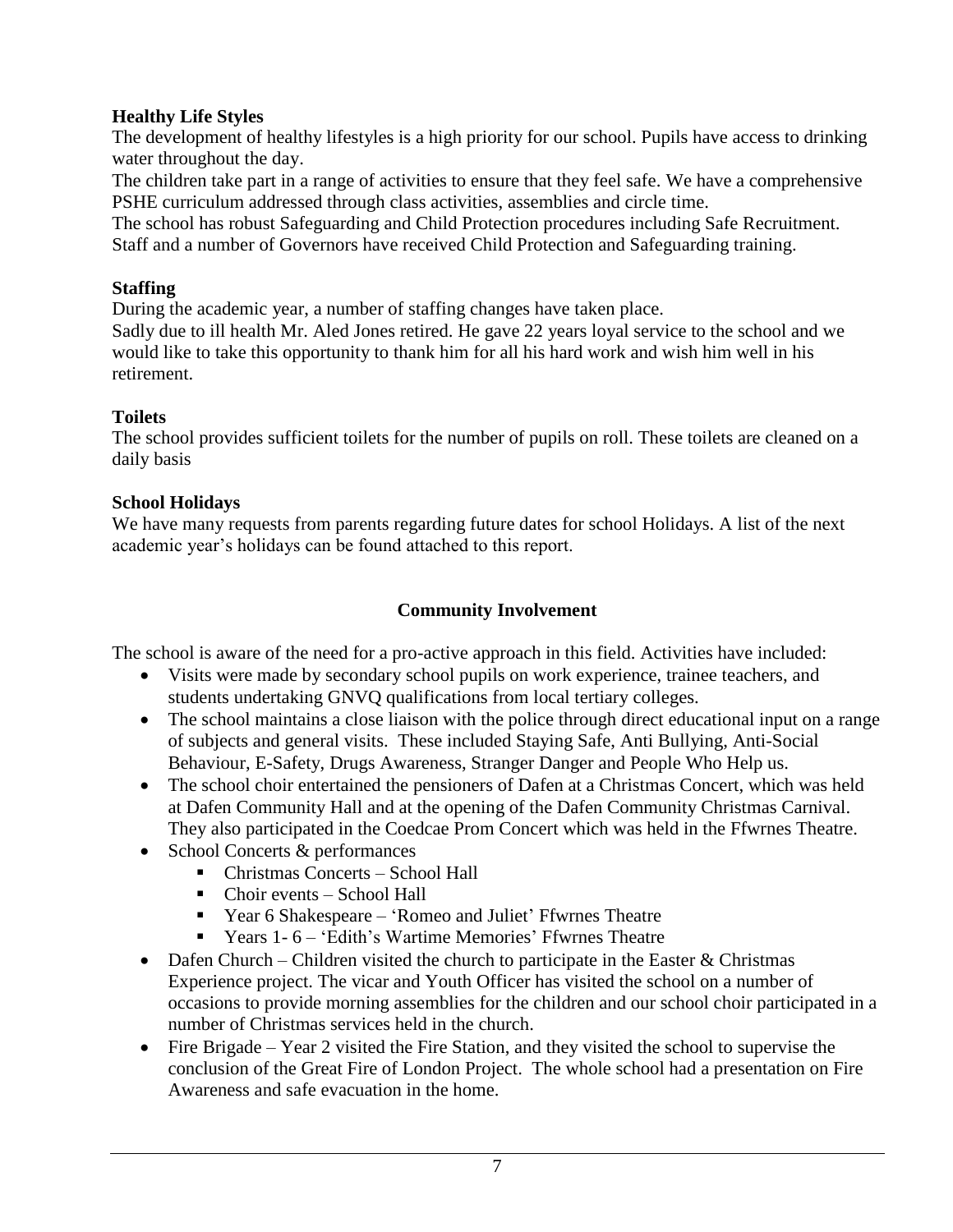Financial donations were also made to the following charities:

- Poppy Appeal
- Sport Relief Day (Red Nose)
- Children in Need
- Macmillan

Visits to the school were made by:-

- LEA Advisory team
- Peripatetic teachers
- School Governors
- Coaches for sporting activities
- Lecturers from the University of Wales Trinity St David & colleges
- Representatives from the Education department
- School Photographer
- Book Fair
- Dyfed Powys Fire Brigade
- Dyfed Powys Police
- Representatives from the local clergy
- Representatives from Techniquest Cardiff

#### **Educational visits and experiences undertaken during the year**

| Nursery           | Park Howard<br>٠<br>Pembrey Country Park (Santa's Grotto)<br>٠                                                                                                                                                                                                                                                                   |
|-------------------|----------------------------------------------------------------------------------------------------------------------------------------------------------------------------------------------------------------------------------------------------------------------------------------------------------------------------------|
| Reception         | Llanelli Library<br>ш<br>Park Howard<br>п<br>Pembrey Country Park (Santa's Grotto)<br>п<br>Parc Y Scarlets (Sports Day)<br>ш<br>Dafen Church<br>٠                                                                                                                                                                                |
| Year 1            | Park Howard<br>٠<br><b>Folly Farm</b><br>п<br>Dafen Park<br>Parc Y Scarlets (Sports Day)<br>٠<br>Odeon Cinema<br>٠<br>Pembrey Country Park – (Santa's Grotto)<br>п<br>Llanelli Library<br>п<br>Llanelli Beach<br>٠<br>Ffwrnes Theatre – Edith's War Time Memories<br>٠                                                           |
| Year <sub>2</sub> | Dafen Church<br>٠<br>Dafen Park<br>٠<br>Pembrey Country Park<br>п<br><b>Gower Heritage Centre</b><br>٠<br><b>Llanelli Fire Station</b><br>٠<br>Odeon Cinema<br>٠<br>Parc Y Scarlets (Sports Day)<br>٠<br>Pembrey Country Park (Santa's Grotto)<br>٠<br>Llanelli Library<br>٠<br>Ffwrnes Theatre - Edith's War Time Memories<br>٠ |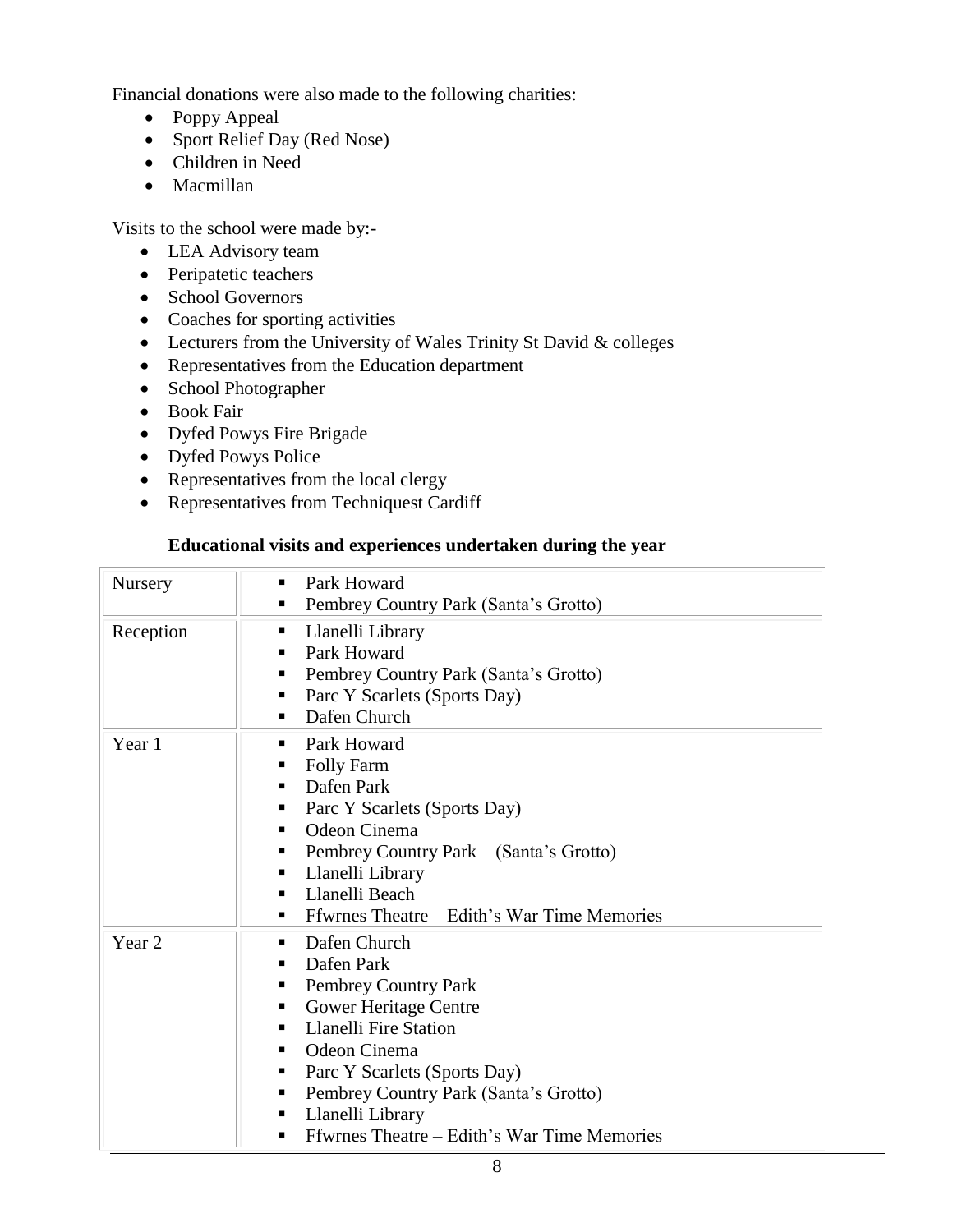| Year 3 | Dafen Church<br>п<br>Llanelli Library<br>п<br>Parc Y Scarlets (Sports Day)<br>п<br>Sports Activity Afternoon - Parc Y Scarlets Training Barn<br>٠<br>Dolau Cothi Gold Mines<br>٠<br>Pembrey Country Park<br>٠<br>Odeon Cinema<br>ш<br>Ffwrnes Theatre – Edith's War Time Memories<br>٠                                                                                                                                                                                                                                                                                                                  |
|--------|---------------------------------------------------------------------------------------------------------------------------------------------------------------------------------------------------------------------------------------------------------------------------------------------------------------------------------------------------------------------------------------------------------------------------------------------------------------------------------------------------------------------------------------------------------------------------------------------------------|
| Year 4 | Dafen Church<br>п<br>Llanelli Library<br>п<br><b>Pembrey Country Park</b><br>п<br>Parc Y Scarlets (Sports Day)<br>п<br>Sports Activity Afternoon - Parc Y Scarlets Training Barn<br>п<br>St Fagans Museum Cardiff<br>п<br>Llanelli Leisure Centre – Swimming<br>٠<br>Odeon Cinema<br>٠<br>Ffwrnes Theatre – Edith's War Time Memories<br>ш                                                                                                                                                                                                                                                              |
| Year 5 | Dafen Church<br>ш<br>Senedd Cardiff<br>٠<br>Llanelli Library<br>п<br>Parc Y Scarlets (Sports Day)<br>п<br>Selwyn Samuel indoor bowls centre<br>п<br>Peripatetic Music Concert<br>٠<br>Techniquest Cardiff Polar Explorer Project<br>п<br>Pembrey Country Park<br>п<br>Coedcae Activity Days<br>п<br>Saint John Lloyd Activity Days<br>٠<br><b>Techniquest Cardiff</b><br>п<br><b>Llancaiach Fawr Stuart Manor House</b><br>п<br>Sports Activity Afternoon - Parc Y Scarlets Training Barn<br>Odeon Cinema<br>Ffwrnes Theatre – Edith's War Time Memories<br>п                                           |
| Year 6 | Dafen Church<br>п<br>Saint Fagans<br>ш<br>Llanelli Leisure Centre - Swimming<br>п<br>Parc Y Scarlets (Sports Day)<br>п<br>Transition visits to Coedcae, Bryngwyn & St John Lloyd Schools<br>٠<br>Residential visit to Llangrannog<br>п<br>Sports Activity Afternoon - Parc Y Scarlets Training Barn<br>п<br><b>Techniquest Cardiff</b><br>п<br>Safe Cycling – Held at Halfway School<br>٠<br>Odeon Cinema<br>٠<br>Transition visits to Coedcae, St John Lloyd & Bryngwyn Schools<br>٠<br>Prayer Event Llanelli Church<br>٠<br>Ffwrnes Theatre – Shakespeare Project & Edith's War Time<br>п<br>Memories |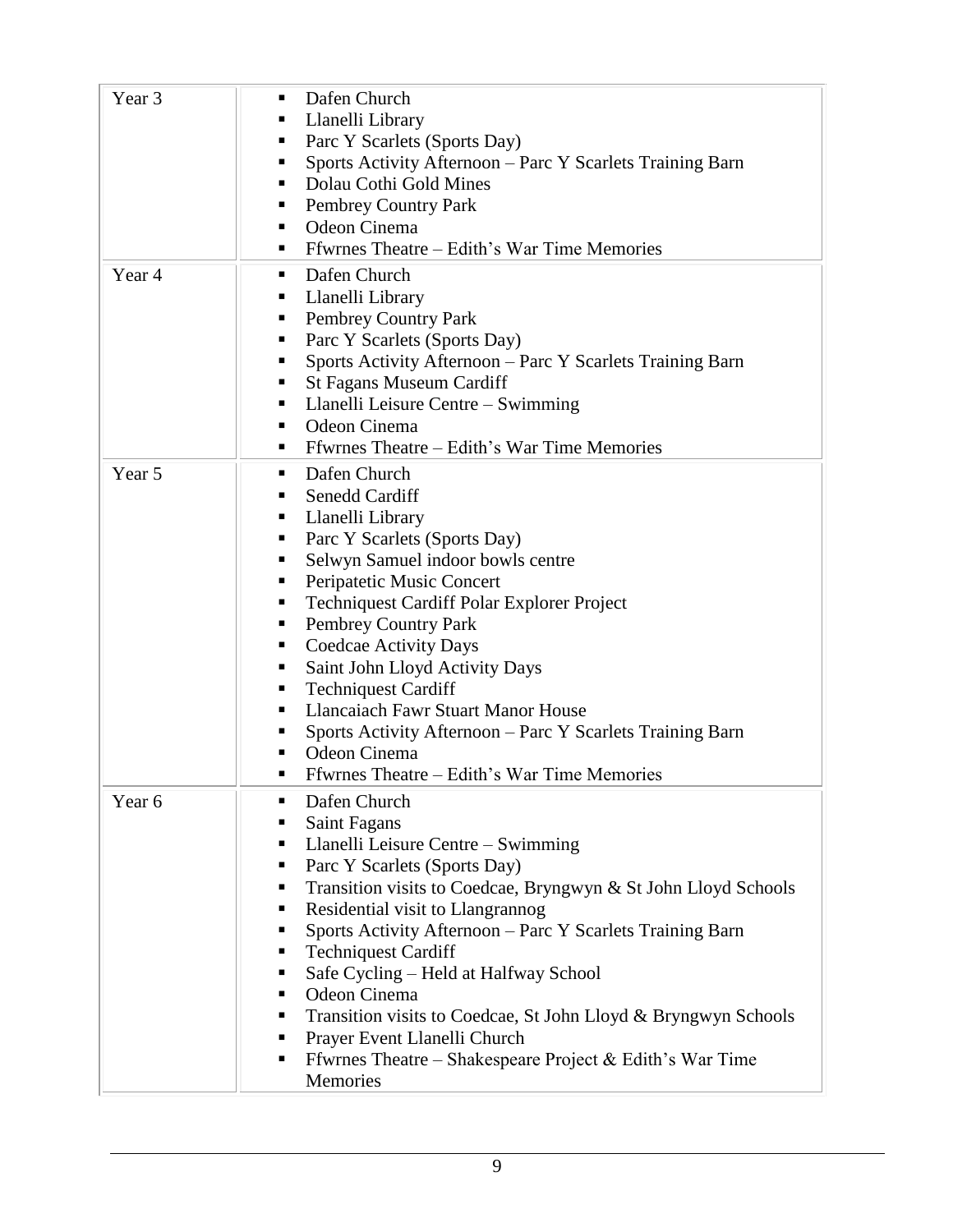#### **Participation and Achievements**

#### **Welsh**

The school has achieved the Siarter Iaith Bronze Award. This award recognises the school's efforts in promoting the use and ethos of the Welsh Language both inside and outside the classroom.

#### **Productions**

Year 6 took part once again in the 'Shakespeare in School's Festival. This year the production was 'Romeo and Juliet' at the Ffwrnes Theatre. The school was highly commended by the Shakespeare Festival organisers, staff and families on their efforts, especially their Oracy and Drama skills Nursery to Year 6 took part in a memorable production of 'Edith's Wartime Memories' put on in the Ffwrnes Theatre. This was a fantastic achievement for the whole school and again, all children were highly commended by parents, members of the LEA, families and all staff and Governors of the school for their efforts.

#### **Polar Explorer Programme**

Year 5 applied for and participated in this STEM (Science, Technology, Engineering, Maths) project in conjunction with Techniquest Cardiff. This entailed a number of outreach visits by Techniquest and cross-curricular activities undertaken in the classroom. The project concluded with a takeover day at Techniquest where the children took part in a number of activities and also met Richard Parks (former rugby player and now explorer & adventurer), who relayed his experiences of his visits to Antarctica. Following on from this work, the school has gained CREST Science award status.

#### **STEM**

Year 5 pupils also took part in the cluster STEM project on 'Bridges'. This involved cross-curricular work in class and a presentation by the children in Coedcae.

#### **First Aid Training**

Year 6 children received three training sessions on basic first aid. These included CPR procedures.

#### **Netball**

The school team participated in the Urdd and Llanelli netball tournaments.

#### **Rugby**

The school team participated in the Urdd and Llanelli rugby tournaments and a number of children from the juniors have participated in rugby festivals which were organised by the rugby development officer.

Congratulations to Mason Stickland and Oscar Reilly, who were selected to play in the Llanelli School Boys team.

#### **Football**

The school team participated in the Urdd Soccer Tournament, Llanelli Schools District Tournament and Trostre Football Tournament.

#### **Athletics**

Teams participated in the Llanelli Indoor Athletics meeting.

#### **Swimming**

Children in Years 4 and 6 received swimming tuition for a three week block at Llanelli Leisure centre.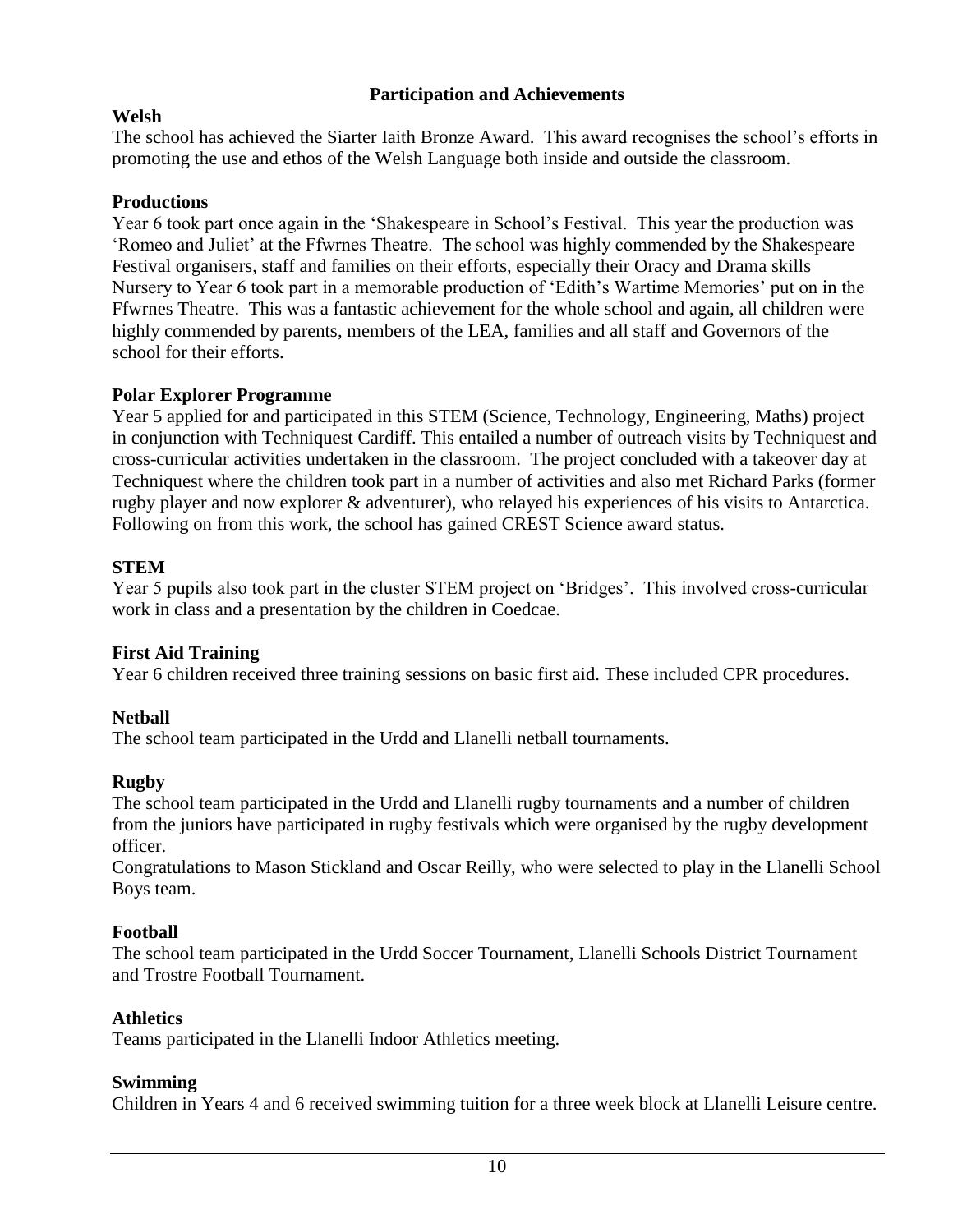#### **Bowls**

The children from Year 5 had the opportunity to receive tuition from members of the Llanelli Bowls Club at the Selwyn Samuel Centre.

#### **Sports Day**

Our sports day was held in the training barn at Parc Y Scarlets. The event proved a great success and was well supported by parents. Nursery held their sports day on the field located behind the school. This again was a great success and well supported by parents.

#### **After School Clubs**

The following clubs have been run during the course of the year:

Rugby, Cricket, Netball, Rounders, ECO Club, Clwb Cymraeg, Choir, Drama, IT Club, Ski Club at Pembrey ski slope (a group of 20 children visited the snow dome in Tamworth).

#### **Leaver's Assembly**

This years' Leaver's Assembly was an enjoyable and emotional event. All pupils were praised for their efforts and contributions towards the life of Halfway Community Primary School. This year's teacher assessment levels were also commended. The children were presented with a class photograph and a DVD commemorating their time in the school.

#### **PTA**

I would once again like to thank the PTA for their hard work organising a number of events this past year. All money raised is being used to purchase resources and equipment for the children. Thank you for your support.

I would also like to thank the teachers for their hard work, congratulate the children for their effort and contribution to life in Halfway, and thank you as parents for your continued support.

**Other Information**

## **School Website:**

## **[www.halfwayschool.org](http://www.halfwayschool.org/)**

### **Twitter account:**



## **<https://twitter.com/halfwayschool>**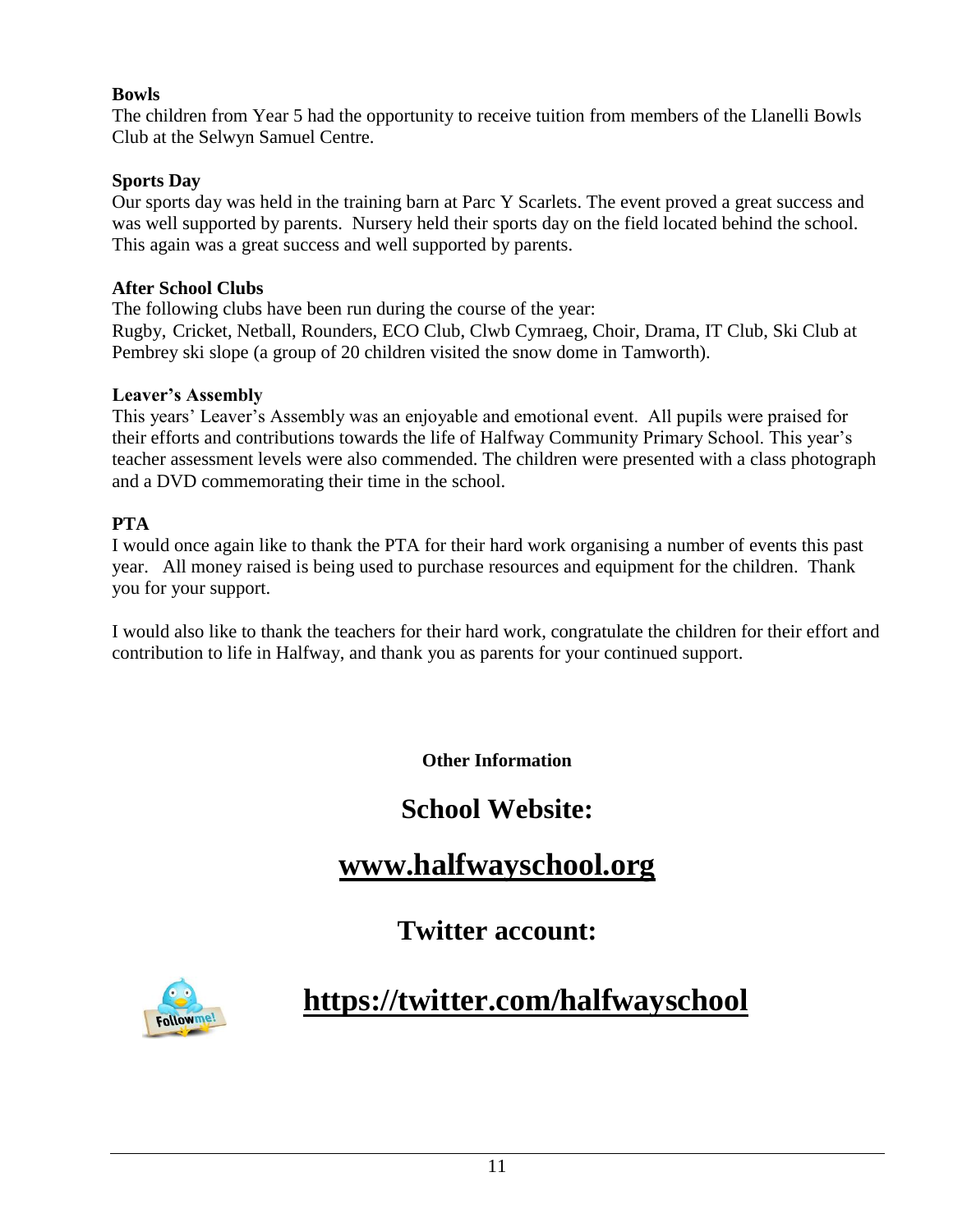#### **2019 National Curriculum Results**

We are required by the National Assembly for Wales to publish statistics about standards of achievements at Foundation Phase and Key Stage 2.

|                                                      | <b>Carmarthenshire Halfway Primary School</b> |      |     |     |     |     |     |     |      |      |      |     |
|------------------------------------------------------|-----------------------------------------------|------|-----|-----|-----|-----|-----|-----|------|------|------|-----|
|                                                      |                                               |      | N   | D   | W   | 1   | 2   | 3   | 4    | 5    | 6    | A   |
| Personal and<br>social                               |                                               | 2019 | 0.0 | 0.0 | 0.0 | 0.0 | 0.0 | 0.0 | 3.4  | 51.7 | 44.8 | 0.0 |
| development,<br>well-being and<br>cultural diversity |                                               | 2018 | 0.0 | 0.0 | 0.0 | 0.0 | 0.0 | 0.0 | 3.1  | 37.5 | 59.4 | 0.0 |
| Language,<br>literacy and                            |                                               | 2019 | 0.0 | 0.0 | 0.0 | 0.0 | 0.0 | 0.0 | 0.0  | 0.0  | 0.0  | 0.0 |
| communication<br>skills (in Welsh)                   |                                               | 2018 | 0.0 | 0.0 | 0.0 | 0.0 | 0.0 | 0.0 | 0.0  | 0.0  | 0.0  | 0.0 |
| Language, literacy<br>and                            |                                               | 2019 | 0.0 | 0.0 | 0.0 | 0.0 | 0.0 | 0.0 | 17.2 | 51.7 | 31.0 | 0.0 |
| communication<br>skills (in English)                 |                                               | 2018 | 0.0 | 0.0 | 0.0 | 0.0 | 0.0 | 0.0 | 15.6 | 65.6 | 18.8 | 0.0 |
| <b>Mathematical</b><br>development                   |                                               | 2019 | 0.0 | 0.0 | 0.0 | 0.0 | 0.0 | 0.0 | 17.2 | 55.2 | 27.6 | 0.0 |
|                                                      |                                               | 2018 | 0.0 | 0.0 | 0.0 | 0.0 | 0.0 | 0.0 | 12.5 | 65.6 | 21.9 | 0.0 |
| <b>FPI</b>                                           |                                               |      |     |     |     |     |     |     |      |      |      |     |
| 2019                                                 |                                               | 82.8 |     |     |     |     |     |     |      |      |      |     |
| 2018                                                 |                                               | 84.4 |     |     |     |     |     |     |      |      |      |     |

#### **School Validation 2019 (End of Foundation Phase Outcomes)**

#### **School Validation 2019 KS2**

**Carmarthenshire** Halfway Primary School

|                     |      | $\blacktriangleleft$ | $\overline{2}$ | 3    | $\boldsymbol{4}$ | 5    | $6+$ | $4+$ |
|---------------------|------|----------------------|----------------|------|------------------|------|------|------|
| <b>English</b>      | 2019 | 0.0                  | 0.0            | 6.9  | 44.8             | 48.3 | 0.0  | 93.1 |
|                     | 2018 | 0.0                  | 0.0            | 11.1 | 37.0             | 51.9 | 0.0  | 88.9 |
| Oracy               | 2019 | 0.0                  | 0.0            | 6.9  | 58.6             | 34.5 | 0.0  | 93.1 |
|                     | 2018 | 0.0                  | 0.0            | 14.8 | 37.0             | 48.1 | 0.0  | 85.2 |
| Reading             | 2019 | 0.0                  | 0.0            | 6.9  | 44.8             | 48.3 | 0.0  | 93.1 |
|                     | 2018 | 0.0                  | 0.0            | 11.1 | 33.3             | 55.6 | 0.0  | 88.9 |
| Writing             | 2019 | 0.0                  | 0.0            | 6.9  | 48.3             | 44.8 | 0.0  | 93.1 |
|                     | 2018 | 0.0                  | 0.0            | 14.8 | 40.7             | 44.4 | 0.0  | 85.2 |
|                     |      |                      |                |      |                  |      |      |      |
| <b>Mathematics</b>  | 2019 | 0.0                  | 0.0            | 10.3 | 58.6             | 31.0 | 0.0  | 89.7 |
|                     | 2018 | 0.0                  | 0.0            | 11.1 | 40.7             | 48.1 | 0.0  | 88.9 |
|                     |      |                      |                |      |                  |      |      |      |
| <b>Science</b>      | 2019 | 0.0                  | 0.0            | 6.9  | 58.6             | 34.5 | 0.0  | 93.1 |
|                     | 2018 | 0.0                  | 0.0            | 11.1 | 44.4             | 44.4 | 0.0  | 88.9 |
|                     |      |                      |                |      |                  |      |      |      |
| <b>Welsh Second</b> | 2019 | 0.0                  | 0.0            | 13.8 | 62.1             | 24.1 | 0.0  | 86.2 |
| Language            | 2018 | 0.0                  | 0.0            | 14.8 | 48.1             | 37.0 | 0.0  | 85.2 |

Core Subject Indicator

| 2019 | 89 Z |
|------|------|
| 2018 | '52  |